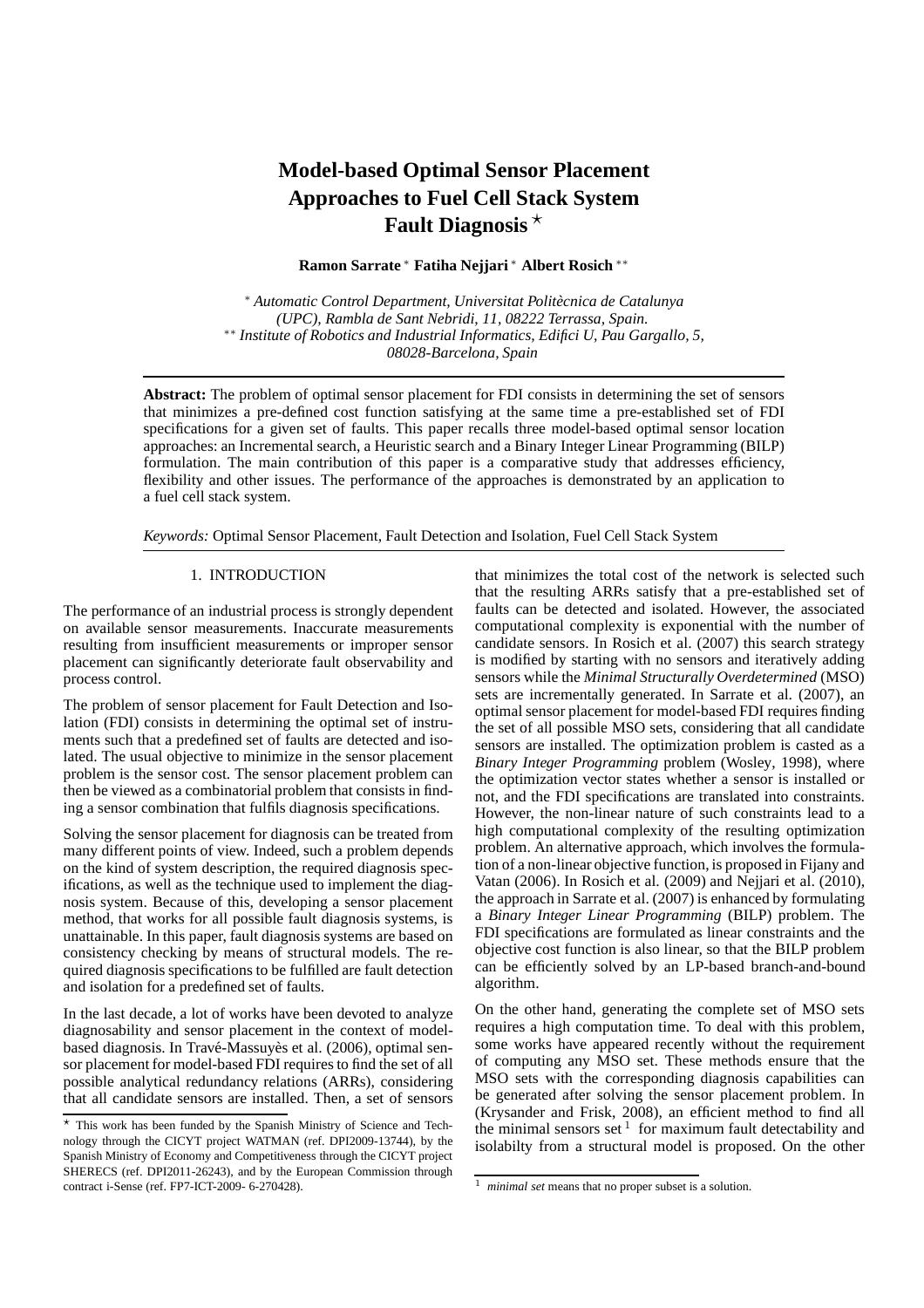hand, in (Yassine et al., 2008) an alternative structural model decomposition, based on gathering equations that can not be isolable is proposed. From this decomposition, it is possible to determine the set of detectable faults and the set of isolable faults. Then, the optimal search on the candidate sensor set is performed. Finally, in (Rosich et al., 2012), a method that takes into account the causal computability of the unknown variables in the residual generation is developed.

This paper presents a comparative study of three modelbased optimal sensor placement approaches: a heuristic search (Rosich et al., 2010), an incremental algorithm (Rosich et al., 2007) and a Binary Integer Linear Programming formulation approach (Rosich et al., 2009) . The efficiency of these formulations is shown and compared by their application to a fuel cell system. A fuel cell system benchmark is used and some faults are defined to be diagnosed.

Fuel cell systems are receiving much attention in the last decade as good candidates for clean electricity generation. The fuel cell model involves a wide range of non-linear equations: lookup tables, piecewise functions, saturations, non-linear dynamic equations, etc. One way to analyze such a complex class of models in a general framework is considering its model structure. A structural model is a coarse model description, based on a bi-partite graph, that can be obtained early in the process development, without major engineering efforts.

In Section 2, the sensor placement problem is formulated. The three approaches to solve the sensor placement problem are briefly described in Sections 3-5. Section 6 describes the Fuel Cell Stack (FCS) system and presents the results obtained when solving the optimal sensor placement problem. In Section 7, the performance of the three approaches is discussed. Finally, some conclusions and remarks are given in Section 8.

## 2. PROBLEM FORMULATION

The aim of the sensor placement for fault diagnosis can be roughly stated as the choice of a sensor configuration such that a fault diagnosis specification is fulfilled. Usually, several sensor configurations that satisfy the required fault diagnosis specification will exist. Giving a cost to every sensor configuration makes it possible to define an optimal sensor placement problem, where the best sensor configuration is sought.

Let S be the set of candidate sensors. Any sensor  $s \in S$  can be chosen for installation, involving a cost denoted by  $C(s)$ . Such cost can comprise different concepts such as the purchase price, the maintenance price, the sensor reliability or the measurement precision, for instance. Given a sensor configuration  $S \subseteq \mathbf{S}$ , its cost will be defined as  $C(S) \triangleq \sum_{s \in S} C(s)$ .

Let **F** be the set of faults that must be monitored. The diagnosis specifications will be stated based on two properties: fault detectability and fault isolability. In this work, the single fault assumption will hold (i.e., multiple faults will not be covered) and no candidate sensor fault will be considered.

A fault  $f \in \mathbf{F}$  is detectable if its occurrence can be observed, whereas a fault  $f_i$  is isolable from a fault  $f_j$  if the occurrence of  $f_i$  can be observed independently of the occurrence of  $f_j$ . A formal definition of these two properties can be found in Krysander (2006). The fault detectability specification will be defined as:

$$
F_{\mathcal{D}} = \{ f \in \mathbf{F} \mid f \text{ is detectable} \} \tag{1}
$$

whereas the fault isolability specification will be defined as  $\mathbb{F}_I = \{ \ldots, F_{\mathcal{I}}(f_i), \ldots \} \quad \forall f_i \in F_{\mathcal{D}}$ , with:

$$
F_{\mathcal{I}}(f_i) = \{ f_j \in F_{\mathcal{D}} \mid f_i \text{ is isolate from } f_j \}. \tag{2}
$$

In this paper, a structural model will be used to solve the sensor placement problem. A structural model is formalized as a bipartite graph  $G(M, X, A)$ , where M is a set of model equations,  $X$  a set of unknown variables and  $A$  a set of edges such that  $(e_i, x_j) \in A$  as long as equation  $e_i \in M$  depends on the variable  $x_j \in X$ . In the following, M will denote the set of equations describing the fault-free behaviour of the system.

Structural modelling is suitable for an early stage of the system design, when the precise model expressions are not known yet, but it is possible to determine which variables are related to each equation. Furthermore, the diagnosis analysis based on structural models are performed by means of graph-based methods which have no numerical problems and are more efficient, in general, than analytical methods.

The optimal sensor placement for fault diagnosis can be formally stated as follows:

- **GIVEN** A set of candidate sensors **S**, a sensor cost function  $C(\cdot)$ , a set of model equations M, a fault detectability specification  $F_{\mathcal{D}}$  and a fault isolability specification  $\mathbb{F}_I$ ,
- **FIND** the minimum cost sensor configuration  $S^* \subseteq S$ , such that the fault diagnosis specifications are fulfilled.

This problem involves solving the following two issues: a search strategy for a candidate solution to the optimal sensor placement problem, and the verification of the fault diagnosis specifications fulfilment of this candidate solution. The desired fault diagnosis specifications will be required to be satisfied when all candidate sensors are installed in the system.

There are two possible approaches to the verification of the fault diagnosis specifications for a given structural model: the verification based on the set of redundant sub-models and the verification based on structural model properties.

Redundant sub-models are of central importance in diagnosis. Several structural approaches to find redundant sub-models are suggested in the literature. The name given to redundant sub-models depends on the approach, e.g. *analytical redundancy relations*, ARR (Trav´e-Massuy`es et al., 2006), *minimal structurally overdetermined set*, MSO (Krysander et al., 2008), *testable sub-system*, TSS (Ploix et al., 2008) and *minimal evaluation chain*, MEC (Pulido and Gonzalez, 2004). All these approaches have in common the fact that each redundant submodel has a complete matching in the unknown variables plus an extra equation, the redundant equation, used for checking consistency. In this paper, the MSO approach will be followed.

For a given sensor configuration  $S$ , the full set of MSO sets  $\Omega<sub>S</sub>$  can be determined using Algorithm MSO in (Krysander et al., 2008). Then, fault detectability and fault isolability can be verified based on the so-called *Fault Signature Matrix* V . Let *n* be the number of MSO sets in  $\Omega<sub>S</sub>$  and *l* be the number of faults in F. The binary matrix V of size  $n \times l$  stores the sensitivity of an MSO set to the set of faults: if an MSO set  $\omega_i \in \Omega_S$  is sensitive to fault j then  $v_{ij} = 1$ , otherwise  $v_{ij} = 0$ . Then, a fault  $f_i \in \mathbf{F}$  is detectable if there exists at least one MSO set  $\omega_i \in \Omega_S$  such that  $v_{ij} = 1$ . And a fault  $f_{j_1}$  is isolable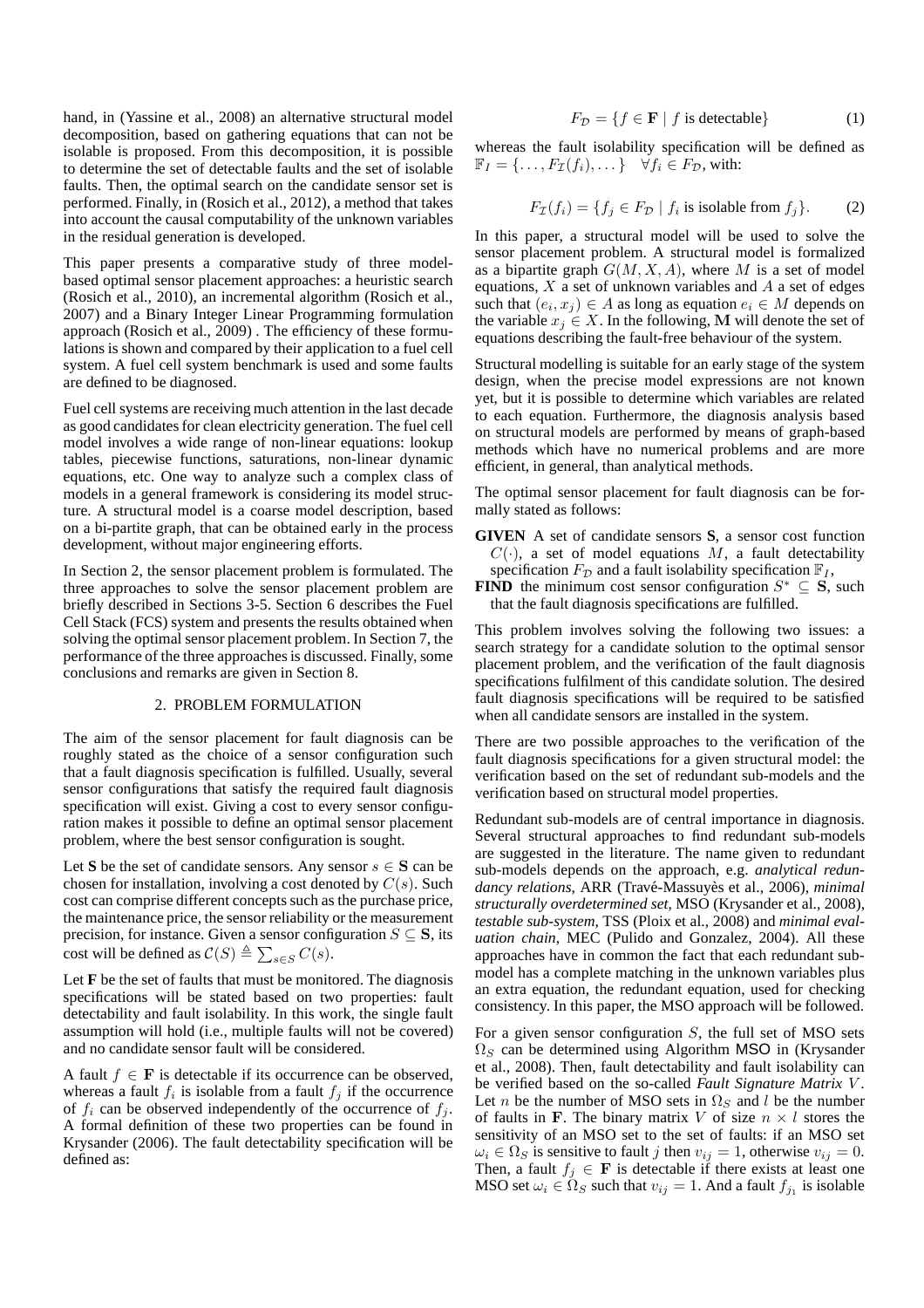from a fault  $f_{j_2}$  if there exists at least one MSO set  $\omega_i \in \Omega_S$ such that  $v_{ij_1} = 1 \wedge v_{ij_2} = 0$ .

On the other hand, it is possible to verify the fault diagnosis specifications by applying the DM decomposition (Dulmage and Mendelsohn, 1958). The DM decomposition defines a partition on the set of equations and the set of unknown variables of the structural model. Three main parts of M can be identified in the partition, namely, the under-determined part, the just-determined part and the over-determined part. In the over-determined part, there are more equations than unknown variables, which implies that there exists some degree of redundancy, and this is the part of the model that is useful for monitoring the process. In the following, the notation  $M^+$  will represent the over-determined part of a given set of model equations M.

Now, the structural characterisation of the fault diagnosis properties of a system can be stated based on the set of model equations M (Krysander and Frisk, 2008). Without loss of generality, it is assumed that a single fault  $f \in \mathbf{F}$  can only violate one equation, denoted by  $e_f \in M$ . A fault  $f \in F$  is detectable in a model M if  $e_f \in M^+$ . And a fault  $f_i$  is isolable from  $f_j$  in a model M if  $e_{f_i} \in (M \setminus \{e_{f_j}\})^+$ .

The next three sections of the paper recall three different search strategies for a candidate solution for the optimal sensor placement problem. In the first one, the verification of the fault diagnosis specifications will be based on the DM decomposition of the structural model, whereas in the other two approaches the *Fault Signature Matrix* will be used.

## 3. HEURISTIC APPROACH (Rosich et al., 2010)

Algorithm 1 solves the search strategy. It is based on a depthfirst search by choosing first the nodes with lowest costs and back-tracking to other not already explored nodes when a branch exploration is aborted.

| <b>Algorithm 1</b> $S^*$ = searchOp(node, $S^*, C(\cdot), M, F_{\mathcal{D}}, \mathbb{F}_I$ ) |
|-----------------------------------------------------------------------------------------------|
| for all $s \in node \, R$ ordered in decreasing cost do                                       |
| $childNode.S := node.S \setminus \{s\}$                                                       |
| $node.R := node.R \setminus \{s\}$                                                            |
| $childNode, R := node, R$                                                                     |
| <b>if</b> $C(childNode.S \ \ childNode.R) < C(S^*)$ and                                       |
| isFeasible <sub>DM</sub> $\left(childNode.S, M, F_{\mathcal{D}}, \mathbb{F}_I\right)$ then    |
| if $C(childNode.S) < C(S^*)$ then                                                             |
| $S^* := \text{childNode}.S$ % update the best solution                                        |
| end if                                                                                        |
| $S^* := \text{searchOp}(childNode, S^*, C(\cdot), M, F_{\mathcal{D}}, \mathbb{F}_I)$          |
| end if                                                                                        |
| end for                                                                                       |
| return $S^*$                                                                                  |

Every node in the tree consists of two sensor sets:

- $\bullet$  *node.S*, the sensor configuration that the node represents (i.e., a candidate solution to test).
- $node.R$ , the sensors that are allowed to be removed in its sub-nodes.

Throughout the search, the best solution is updated in  $S^*$ , whenever a feasible solution with lower cost than the current best one is found. A branch exploration is terminated at some node when any of the following two conditions is fulfilled:

- **Condition 1:** The expected lowest reachable cost by exploring sub-nodes of the current node is not lower than the cost of the current best solution.
- **Condition 2:** The node is not a feasible solution for the sensor placement problem.

In Algorithm 1, the boolean function is Feasible<sub>DM</sub> verifies the fault diagnosis specifications for a given sensor configuration. This function is implemented based on the DM decomposition approach recalled in Section 2.

Algorithm 1 is initialised with the candidate sensor set as the root node of the search tree, the candidate sensor set as the current best sensor configuration, the cost corresponding to the candidate sensors, the fault-free system model and the desired fault diagnosis specifications.

#### 4. BILP APPROACH (Rosich et al., 2009)

A standard optimization problem using BILP can be formulated as a linear objective function and constrained by linear inequality constraints:

$$
\min_{\mathbf{x}} \quad \mathbf{c}^T \mathbf{x} \quad \text{subject to:} \tag{3}
$$

$$
\mathbf{A}\mathbf{x} \leq \mathbf{b} \tag{4}
$$

 $x$  is binary (5)

The main constraint is that any element of the optimization vector x must be binary, i.e.  $\forall x \in \mathbf{x} : x \in \{0, 1\}$ . Furthermore, matrix A and vector b form the linear inequality constraints. Finally, c is a cost vector of the linear objective function.

The sensor placement problem can be formulated as a BILP problem where the set of candidate sensors to be installed is represented by an optimization variable vector q. This means that if entry  $q_i \in \mathbf{q}$  equals 1, the corresponding sensor  $s_i \in \mathbf{S}$ must be installed, whereas if  $q_i$  equals 0, the sensor does not need to be installed.

The main advantage of using this approach is that, once the constraints are formulated, standard branch and bound search strategies available in commercial optimization environments can be used.

This approach requires to formulate all constraints as linear inequalities. Thus, fault detectability and fault isolability specifications must be expressed as in (4).

The method requires the computation of the complete set of MSO sets since the fault diagnosis specifications will be formulated on the *Fault Signature Matrix V*. The complete set means assuming that all candidate sensors are installed, i.e.  $\Omega$ <sub>S</sub>.

In a sensor placement problem, it is important to remark that the set of MSO sets depends on the sensor configuration. Let  $k$  be the number of sensors in S. Then, a binary matrix  $W$  of size  $n \times k$ , which describes this correspondence, is defined: if an MSO set  $\omega_i$  depends on sensor  $s_j$  then  $w_{ij} = 1$ , otherwise  $w_{ij} = 0.$ 

The tight correspondence between an MSO set and a sensor configuration leads to the definition of the *linear MSO set selector*  $\lambda$ . Constraint (6) states that if an MSO set  $\omega_i$  is not valid for a given sensor configuration then  $\lambda_i = 0$ :

$$
\sum_{j=1}^{k} [w_{ij}q_j + (1 - w_{ij})] - k\lambda_i \ge 0
$$
 (6)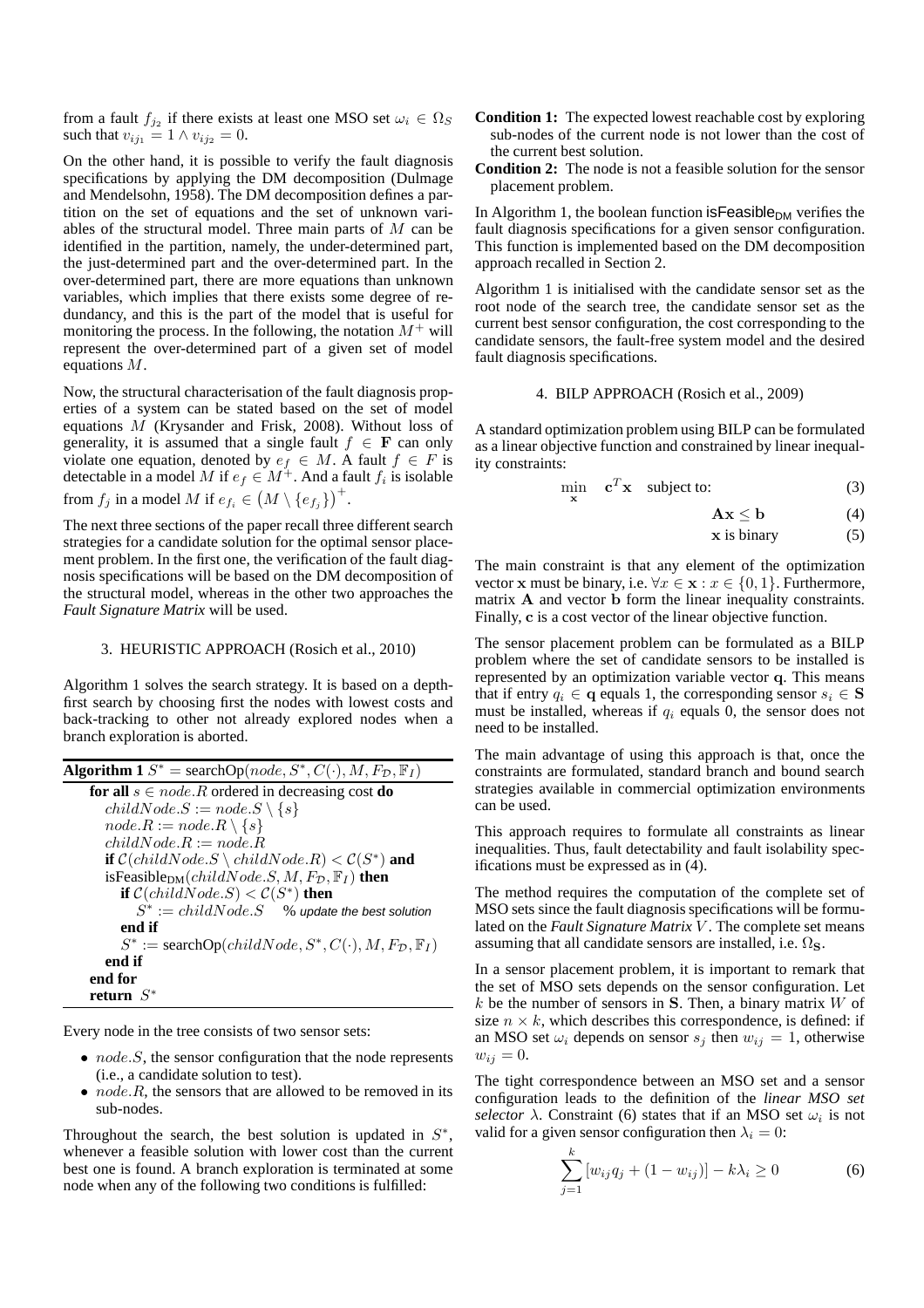The fault detectability and isolability specifications can be formulated using the *linear MSO set selector*, based on the definitions given in Section 2. A fault  $f_j \in \mathbf{F}$  is detectable if constraint (7) is satisfied.

$$
\sum_{i=1}^{n} v_{ij} \lambda_i \ge 1 \tag{7}
$$

A fault  $f_{j_1}$  is isolable from a fault  $f_{j_2}$  if constraint (8) is satisfied.

$$
\sum_{i=1}^{n} v_{ij_1} (1 - v_{ij_2}) \lambda_i \ge 1
$$
 (8)

Once detectability and isolability constraints have been introduced, the optimal sensor placement for FDI can be formally stated as

$$
\min_{\left[\mathbf{q}^T \quad \mathbf{\lambda}^T\right]} \quad \left[\mathbf{c}^T \quad \mathbf{0}_{1 \times n}\right] \begin{bmatrix} \mathbf{q} \\ \mathbf{\lambda} \end{bmatrix} \quad \text{subject to:} \tag{9}
$$

$$
\mathbf{A} \begin{bmatrix} \mathbf{q} \\ \boldsymbol{\lambda} \end{bmatrix} \leq \mathbf{b}
$$

$$
[\mathbf{q}^T \quad \boldsymbol{\lambda}^T] \text{ is binary}
$$

where matrix  $A$  and vector  $b$  depend on  $W$  and  $V$ , according to constraints (6), (7) and (8). Remark that the optimization vector has been extended to include the *linear MSO set selector*  $\lambda$ . This implies that the cost vector is also extended. However, since the purpose of the optimisation is to find the set of optimal sensors, the cost related to the  $\lambda$  is set to zero. By doing this, the selected valid MSO sets in the optimisation problem have no effect in the solution cost. Hence,  $\lambda$  is regarded as a *dummy* vector.

# 5. INCREMENTAL APPROACH (Rosich et al., 2007)

Given a sensor configuration S, one approach to compute  $\Omega<sub>S</sub>$ is using Algorithm MSO in Krysander et al. (2008). However, the time complexity of this algorithm is exponential with the cardinality of S. A more efficient alternative approach, which involves the incremental computation of  $\Omega<sub>S</sub>$ , is recalled in this section.

Performing the sensor placement analysis involves the addition of new measurements to the system model. In the structural framework, a sensor will be represented by one single equation denoted as *sensor equation* es. Without loss of generality, it is assumed that this equation involves one single unknown variable  $x_i \in X$ . Given a set of sensors S, the following set is defined  $M_S = \{e_s \mid s \in S\}$ . Thus,  $M_S$  is the set of all candidate sensor equations.

An MSO set  $\omega$  is a subset of model equations that is structurally over-determined, and no proper subset of  $\omega$  is over-determined (Krysander et al., 2008). Given two MSO sets  $\omega, \omega' \in \Omega_S$  the following equivalence relation is defined:

$$
\omega \sim \omega' : \omega \cap M_{\mathbf{S}} = \omega' \cap M_{\mathbf{S}} \tag{10}
$$

Based on this equivalence relation, an equivalence class  $[\omega]_S$ can be defined as

$$
[\omega]_S = \{ \omega' \in \Omega_{\mathbf{S}} \mid \omega \sim \omega' \}
$$
 (11)

where  $S \subseteq S$  satisfies  $M_S = \omega \cap M_S$  for any MSO set  $\omega \in [\omega]_S$ . Thus,  $[\omega]_S$  represents the set of MSO sets that depend on the same set of sensors S.

Given a sensor configuration  $S$ ,  $\Omega_S$  can be partitioned into the following quotient set  $\Omega_S/\sim$  = { $[\omega]_S \mid \omega \in \Omega_S$ }. Thus,  $\Omega_S$ can be computed as:

$$
\Omega_S = \bigcup_{S_i \subseteq S} [\omega]_{S_i} \quad \forall [\omega]_{S_i} \in \Omega_S / \sim \tag{12}
$$

It is particularly interesting to compute  $\Omega_S$  as follows:

$$
\Omega_S = [\omega]_S \cup \bigcup_{S' \subset S} [\omega]_{S'} \tag{13}
$$

Therefore, forcing a sensor placement search strategy in increasing sensor configuration cost, implies that when evaluating  $\Omega_S$ , all  $[\omega]_{S'} \forall S' \subset S$  will have been computed in a previous iteration since  $C(S') < C(S)$ .

Algorithm 2 incrementally solves the optimal sensor placement problem.

| <b>Algorithm 2</b> $S^*$ = IncrementalSP(M, S, $C(\cdot)$ , $F_{\mathcal{D}}$ , $\mathbb{F}_I$ )            |
|-------------------------------------------------------------------------------------------------------------|
| 1: for all $S \in 2^S$ ordered in increasing cost do                                                        |
| Generate $[\omega]_S$<br>2:                                                                                 |
| 3: Store $[\omega]_S$                                                                                       |
| $\Omega_S := \begin{pmatrix} \end{pmatrix} [\omega]_{S'}$ % Build $\Omega_S$<br>4:                          |
| $S'$ C $S$                                                                                                  |
| <b>if</b> is Feasible <sub><math>\Omega</math></sub> $(\Omega_S, F_{\mathcal{D}}, \mathbb{F}_I)$ then<br>5: |
| <b>return</b> $S$ % The optimal solution is found<br>6:                                                     |
| end if<br>7:                                                                                                |
| 8: end for                                                                                                  |

In Step 2 of Algorithm 2,  $[\omega]_S$  can be computed applying a modified version of Algorithm FindMSO in Krysander et al. (2008). The boolean function isFeasible<sub>Ω</sub> verifies the fault diagnosis specifications for a given sensor configuration. This function is implemented based on the *Fault Signature Matrix* approach recalled in Section 2.

## 6. APPLICATION TO A FUEL CELL STACK SYSTEM

#### *6.1 Fuel-cell system description*

A PEM (Polymer Electrolyte Membrane) Fuel Cell System model is used to compare the three optimal sensor placement approaches. A model for a PEM Fuel Cell was proposed in Pukrushpan et al. (2004). This model is widely accepted nowadays in the control community as a good representation of the behavior of an actual fuel cell for control purposes. The main components considered in the system (see Figure 1) are the air compressor, the air manifold, the fuel cell stack, the anode manifold and the return manifold. In the model, it is assumed that the temperature is known and constant, since its dynamical behaviour is much more slower than those of the rest of the model.

Relations between model equations and system unknown variables are summarized below. Note that no analytic expression nor parameter are detailed since only the structure of the model is of interest. These relations are derived from the non-linear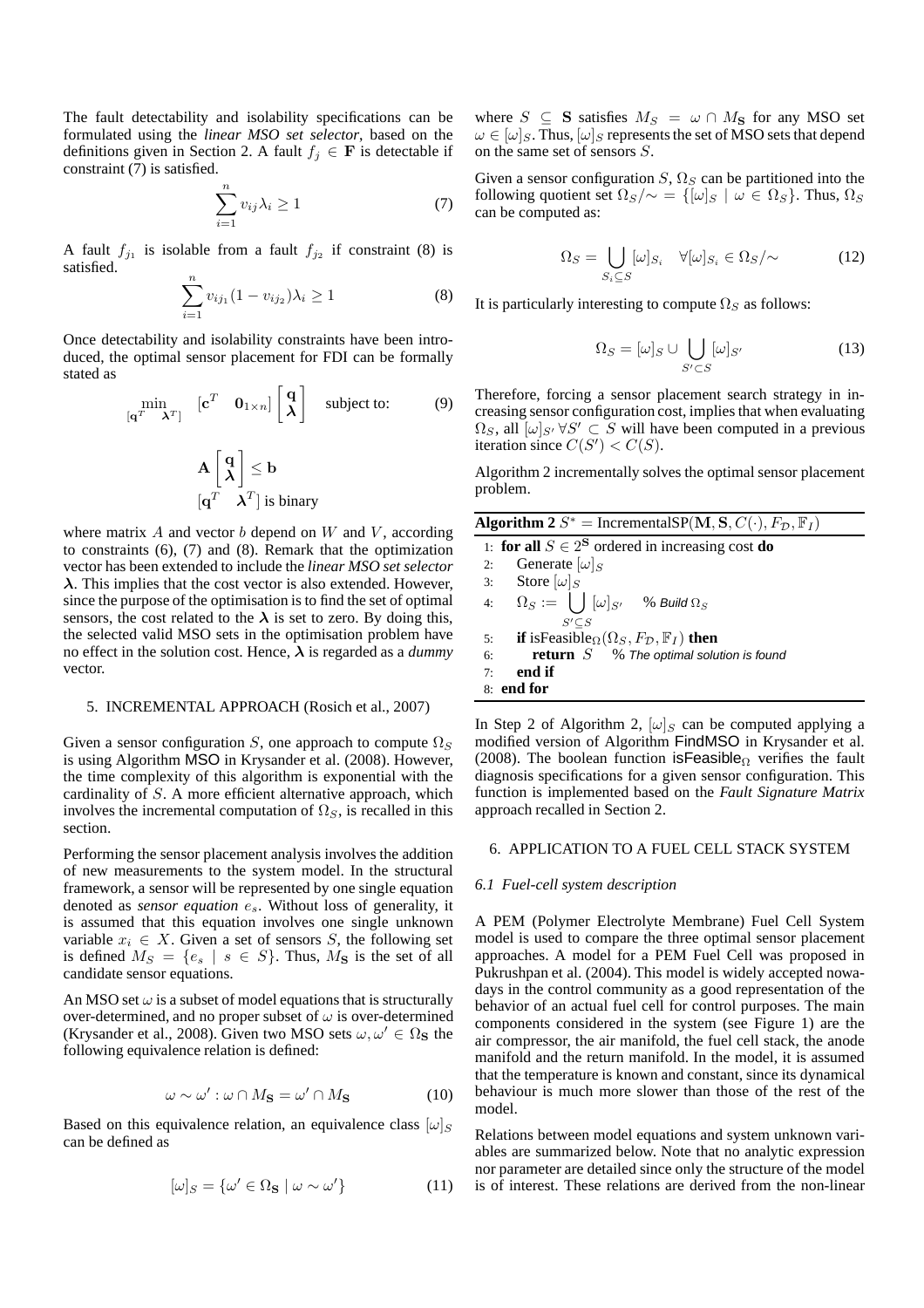

Fig. 1. Fuel Cell Stack System

equations in Pukrushpan et al. (2004) and they are classified according to the system component that they describe:

- *Air Supply Compressor:*
	- $e_1$ :  $f_1(\omega_{cp}, \tau_{cm}, \tau_{cp}) = 0$
	- $e_2 : f_2(\tau_{cm}, V_{cm}, \omega_{cp}) = 0$
	- $e_3: f_3(\tau_{cp}, \omega_{cp}, p_{sm}, W_{cp}, f_{p_{sm}}) = 0$
	- $e_4$  :  $f_4(W_{cp}, p_{sm}, \omega_{cp}, f_{p_{sm}}) = 0$
- *Air Supply Manifold:*  $e_5$  :  $f_5(\mathcal{W}_{sm,out}, p_{sm}, p_{ca}, f_{\mathcal{W}_{sm,out}}) = 0$ 
	- $e_6 : f_6(W_{cp}, W_{sm,out}, f_{p_{sm}}, f_{W_{sm,out}}) = 0$
- *Fuel Cell Stack:*  $e_7: f_7(W_{ca,out}, W_{v,inj}, I_{st}, W_{sm,out}, f_{W_{sm,out}}, f_{I_{st}}, f_n)=0 \label{eq:1}$  $e_8$  :  $f_8(W_{an,in}, {\cal I}_{st}, {\cal f}_{{\cal I}_{st}}, f_n)=0$
- $e_9: f_9(W_{sm,out}, p_{ca}, W_{v,inj}, I_{st}, p_{an}, V_{st}, f_{W_{sm,out}}, f_{I_{st}}) = 0$ • *Anode Manifold:*
- $e_{10}$ :  $f_{10}(W_{an,in}, p_{an}) = 0$ • *Return Manifold:*
	- $e_{11}$ :  $f_{11}(W_{ca,out}, W_{rm,out}, f_{W_{rm,out}}) = 0$  $e_{12}: f_{12}(p_{ca}, W_{ca,out}, W_{rm,out}, f_{W_{rm,out}})=0$

Model variables are classified into the following categories:

- Control variables: variables required for control purposes. These variables are already measured.  $V_{cm}$ : Compressor voltage  $W_{cp}$ : Air flow through the compressor  $I_{st}$ : Stack current  $V_{st}$ : Stack voltage • Unmeasurable variables: variables for which sensors are not available.  $\tau_{cm}$ : Compressor motor torque  $\tau_{cp}$ : Load torque  $\overline{W}_{v, inj}$ : Humidifier injector flow • Measurable variables: define all possible sensor locations.
- $\omega_{cp}$ : compressor angular speed psm: Supply manifold pressure  $W_{sm,out}$ : Supply manifold exit flow  $p_{ca}\!\!:$  Cathode pressure  $W_{ca,out}$ : Cathode output flow pan: Anode pressure  $W_{an,in}$ : Anode input flow  $W_{rm, out}$ : Return manifold exit flow • System Faults.

 $f_{p_{\mathcal{S}m}}$ : Compressor fault  $f_{\mathcal{W}_{sm,out}}$  : Supply manifold fault  $f_n$ : Cell fault  $f_{I_{st}}$ : Fuel Cell Stack fault  $f_{W_{rm}, out}$ : Return manifold fault

Each measurable variable has an associated sensor which together constitute the set of candidate sensors. The fault diagnosis specifications to be fulfilled in this application are that all system faults must be detectable and isolable. It has been veri-

Table 1. Sensor cost for each measurable variable

|   | $\omega_{c\mu}$ | p. | $W_{s}$ | $p_{ca}$ | ۸<br>$W_{cc}$ | $p_{ar}$ | $W_{a}$ | č<br>$W_{rr}$ |
|---|-----------------|----|---------|----------|---------------|----------|---------|---------------|
| c |                 |    |         |          |               |          |         |               |

fied that these specifications would be satisfied if all candidate sensors were installed.

# *6.2 Optimal Sensor Placement Solution*

Solving the optimal sensor placement problem requires a cost to be associated to each candidate sensor. Consider sensor cost c in Table 1. Costs are dimensionless and have been assigned according to the ease of installation and the price of their corresponding sensors. The three approaches compute, the same optimal solution, as expected. The optimal sensor configuration is  $S^* = \{p_{ca}, p_{an}\}\$  with a cost  $C(\overline{S^*}) = 2$ .

# 7. COMPARATIVE STUDY

The three approaches to optimal sensor placement are compared in this section. The comparison is based on the results obtained in Section 6, when applied to the Fuel Cell Stack System. Remark that the performance of the three search algorithms depends on different issues such as the number of candidate sensors, their cost, the number of model equations and the number of faults.

# *7.1 Performance Issues*

The performance of the three approaches is evaluated in this section. All algorithms have been run on a dual core 2.4 GHz laptop computer running Windows 7, 32 bit version. All simulation running times are mean values.

Regarding the heuristic approach, Algorithm 1 has been implemented in MATLAB. Given a set of 8 candidate sensors, the sensor placement algorithm must search a solution among  $2^8 = 256$  potential sensor configurations. However, Algorithm 1 just needs to traverse 36 sensor configurations. Of these, the fault diagnosis specifications are only verified against 10 sensor configurations. After all this procedure the solution is found in 0.12 seconds.

The BILP approach requires the previous computation of the complete set of MSO sets  $\Omega$ <sub>S</sub>. Algorithm MSO in (Krysander et al., 2008) has been implemented in MATLAB. It takes 94.90 seconds to compute up to 9039 MSO sets. Once  $\Omega$ <sub>S</sub> is computed, matrices  $\overline{V}$  and  $\overline{W}$  can be easily obtained.

The BILP formulation (9) involves up to 9064 constraints and has been solved using ILOG CPLEX Optimization Studio (IBM, 2010). The solution is found in 12.43 seconds,  $\mathbf{q}^* = \begin{bmatrix} 0 & 0 & 0 & 1 & 0 & 1 & 0 & 0 \end{bmatrix}^T$ . This corresponds to the sensors measuring variables  $p_{ca}$  and  $p_{an}$ , as expected. Moreover, the solution includes a set of selected MSO sets through vector  $\lambda$ , that depends on those sensors and guarantee fault detectability and isolability.

MATLAB is another environment that could solve the BILP formulation (9). However, MATLAB can not be applied in this case since it does not support the large size of matrices A and b in (4).